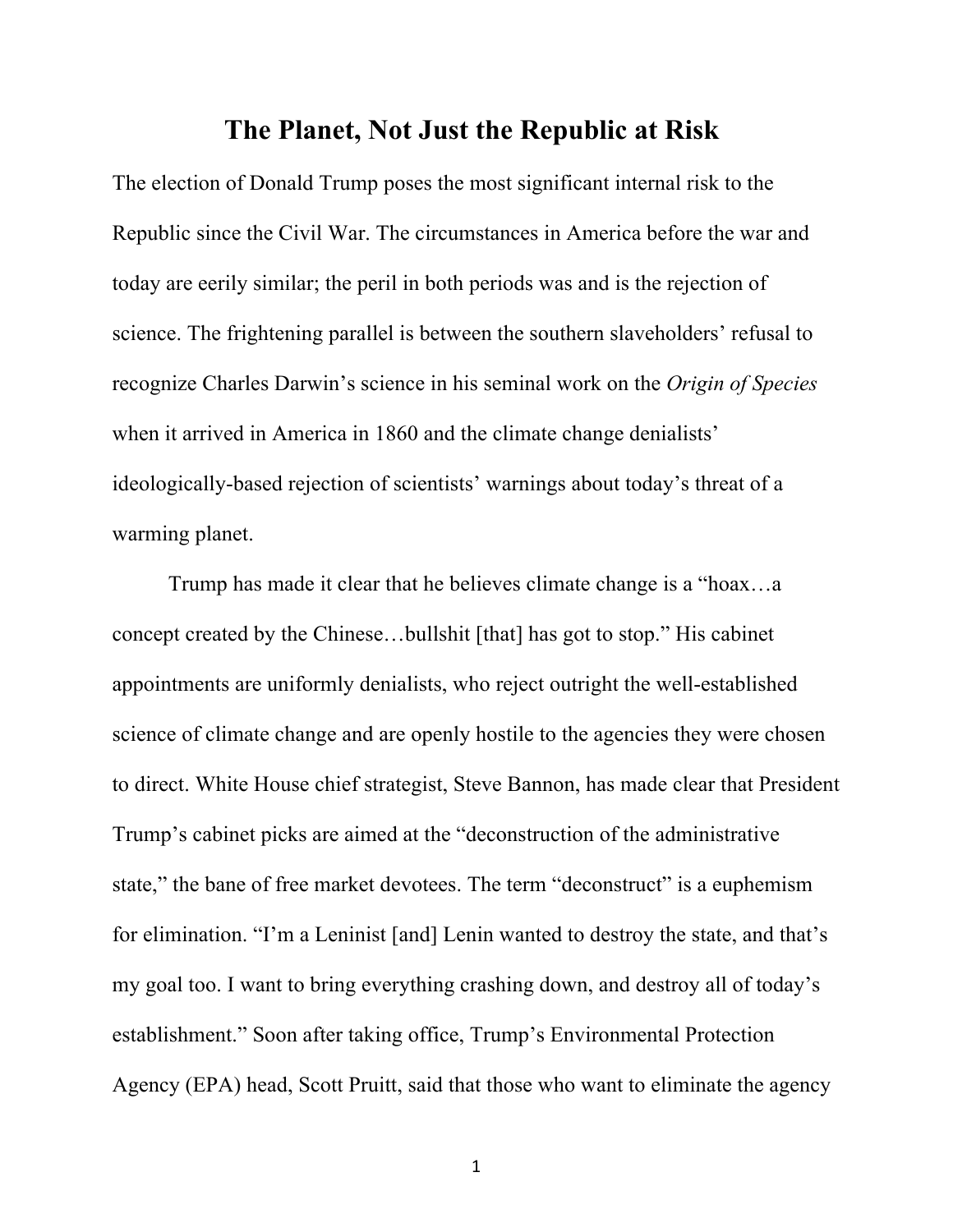are "justified." Trump has made his position on the EPA clear, calling the agency a "disgrace" and vowing to reduce it to "tidbits." He has pledged to withdraw America from the 2015 United Nations Paris agreement, the first, yet tardy, meaningful international effort to tackle climate change.

Those who recognize the science of climate change, like agrarian reformer Wes Jackson realize that "We live in the most important moment in human history." More emphatically, investigative journalist and professor Christian Perenti recently put it, "We are faced with the most colossal set of events in human history: *the catastrophic convergence* of poverty, violence and climate change."

The administration's denial that climate change is real and human-caused calls to mind American editor and writer Norman Cousin's *Saturday Review* editorial of nearly 40-years past, which stated that "History is a vast early warning system." Of course, this notion was most famously penned by George Santayana: "Those who cannot remember the past are condemned to repeat it." While the history of history is replete with the repetition of past foibles, civilization has never before been in the crosshairs of a human-caused extinction crisis that is scientifically certain, but ignored.

Randall Fuller's recent book, *The Book that Changed America* chronicles the introduction of Darwin's revolutionary thinking to America and how his theory of evolution ignited the nation in early 1860. Ralph Waldo Emerson,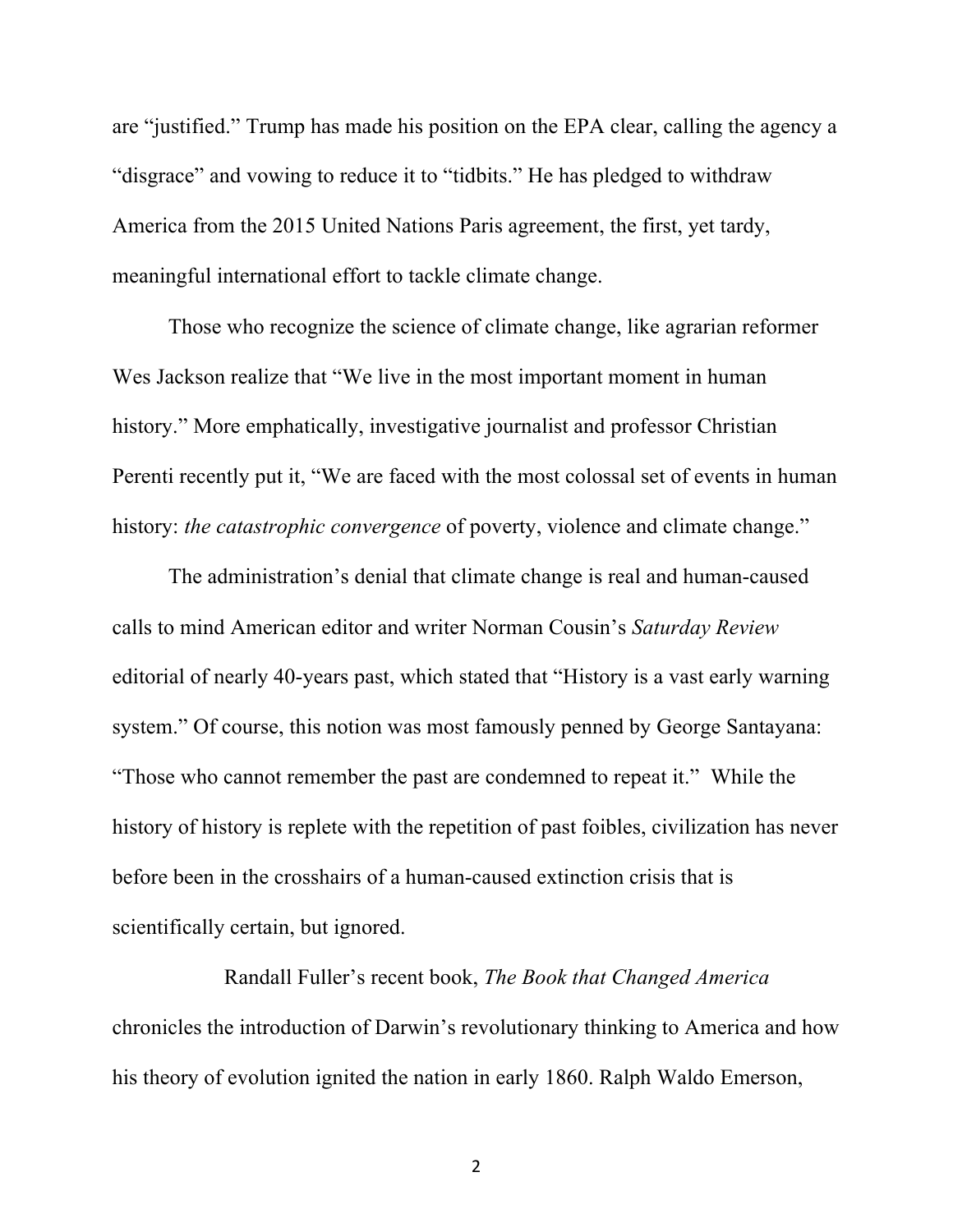Henry David Thoreau and some half-dozen others had founded transcendentalism in protest of the materialism that was consuming American lives. The town where they lived — Concord, Massachusetts — was the site of this new line of thought, a hotbed of anti-slavery sentiment and where Darwin's book first took hold. The political context in which *On the Origin of Species* arrived in Concord was the belief that chattel slavery "was an indelible stain upon the nation, a brutal and inhumane practice that gave lie to the United States' devotion to liberty." *Origin* arrived in America just weeks after John Brown's execution for the failed attack on Harper's Ferry, arguably an event that ignited the Civil War.

The notion of evolution — descent through modification, transmutation and inheritance of characteristics — was not new, but Darwin's idea of the process he called "natural selection" was revolutionary. His "book represented a major accomplishment in the history of science, a significant advance in the world of thought." Although nowhere near as revolutionary in terms of original thought, in terms of importance to humankind and life on the planet, climate science is of far greater importance.

Abolitionists correctly saw that the theory of natural selection and its implications — irrespective of skin color, each race had the same ancestor — was a science-based theory that could be used to support abolition. The belief that the Negro was intellectually inferior to the White was the norm throughout the South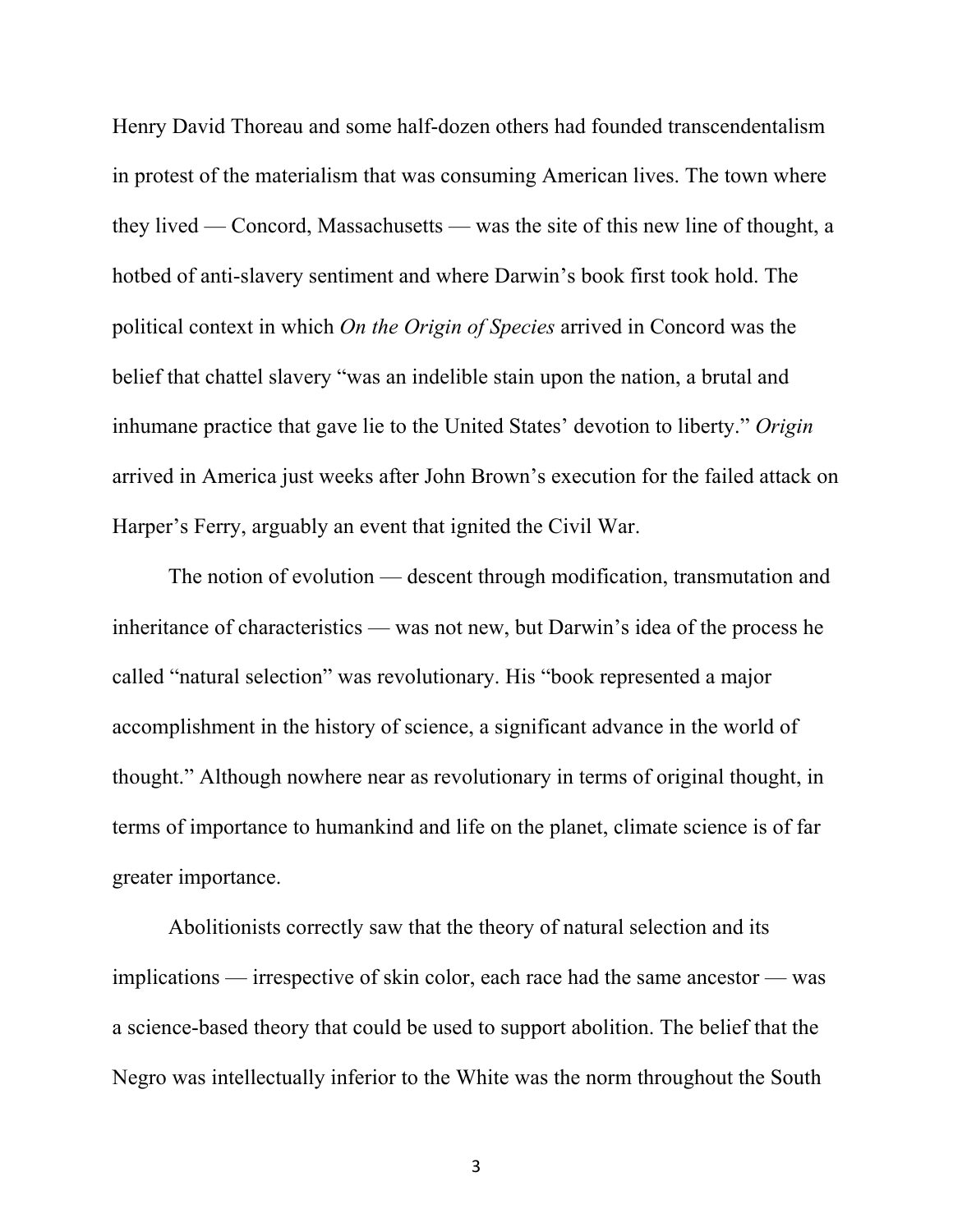and common in the North. Discounting the overriding economic question of the value of slaves, had the science proffered by Darwin been accepted, the Republic may well not have suffered the slaughter of the Civil War.

Fuller points out how abolitionists realized that "the politics of slavery had polluted scientific inquiry…Southern slave interests had corrupted free and dispassionate investigation…the shadow of our national sin has fallen even on the domain of our science…" With climate change denialists in charge of the Presidency and both houses of Congress, it is irrefutable that fossil-fuel interests have effectively corrupted much of the public's understanding of well-established science and co-opted a large segment of the public's elected representatives so that climate-change science has been shunted aside.

Nearly a century and a half has passed since 1860, the year Darwinism arrived in Concord. Southerners saw it as a blusterous, godless, a theory that threatened to diminish humanity's place in the universe and, by the way, as a means for plundering private property. Despite the lip service to God, the core issue was money and science was not going to get in the way. The value of slave holdings in the United States was about three times the amount invested in manufacturing or railroads nationwide. When abolitionists insisted that the 400,000 slave owners in the South free their human property, this demand required slavers to forfeit an asset with an estimated value of \$75 billion in today's dollars.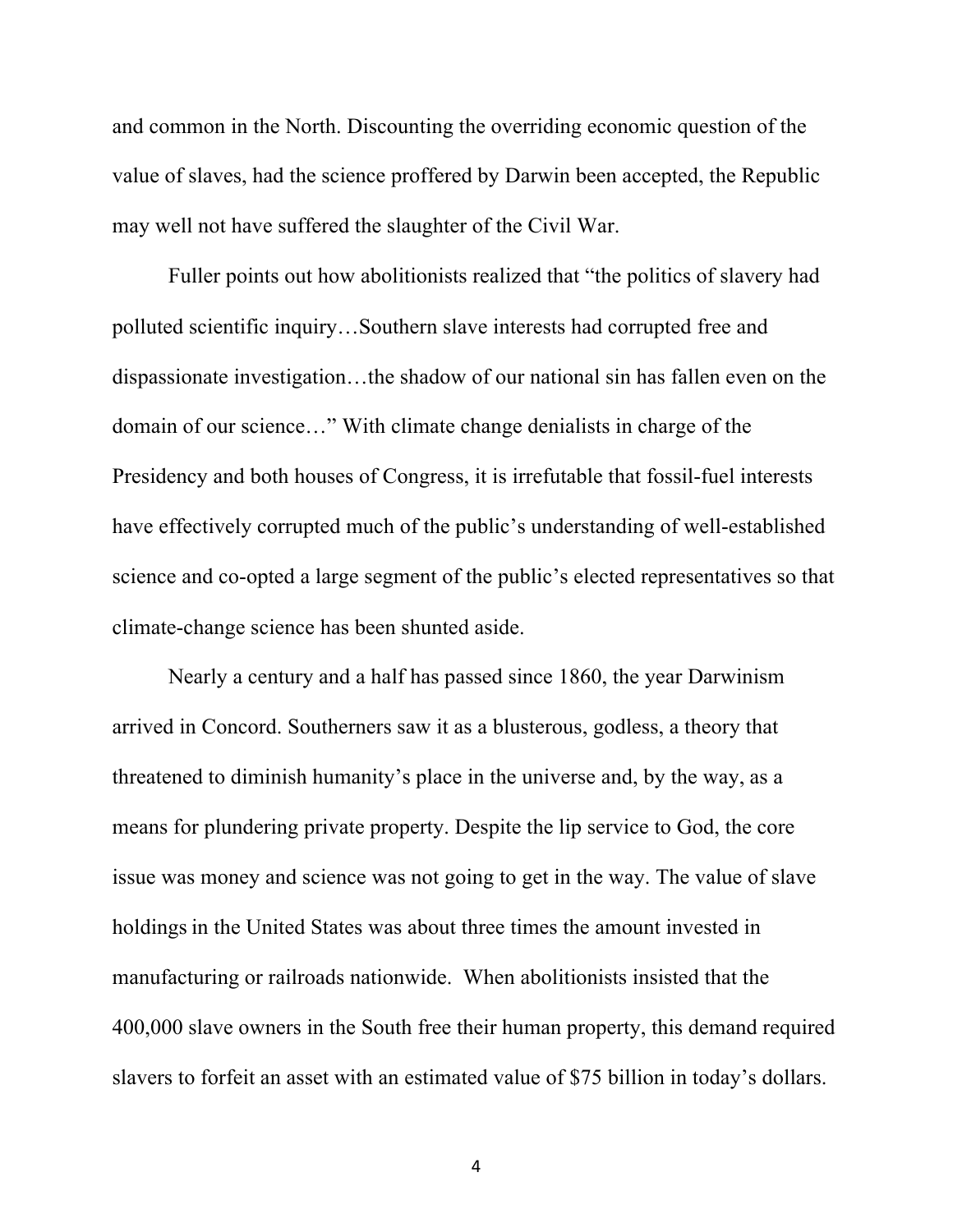In 1860, slaves represented about 16 percent of the total household assets or more than the total value of all the banks, factories and railroads in the country. Land was the only asset more valuable than Black human property as the "peculiar institution" fueling the economic engine, not just for the entire slaveholding South and many northern industries, but the entire nation.

The amount of fossil fuel beneath the ground in the proven coal, oil and gas reserves is 2,795 gigatons of carbon. This number exceeds by five times the available space for carbon dioxide  $(CO_2)$  in the atmosphere — estimated to be 565 gigatons — before the dreaded increase of an additional two degrees Celsius above the pre-industrial level is reached, the maximum degree of increased warming deemed safe for survival. The estimated value of the fossil fuels containing that carbon is valued at somewhere around \$27 trillion, meaning an 80% write-off (565 is 20percent of 2,795) of these stranded assets will cost investors almost \$22 trillion. Avaricious, profit-glutted oil companies are not going to willingly leave \$22 trillion or 2,230 gigatons of fossil fuel in the ground.

The parallel: the \$75 billion value of slave holdings and the \$22 trillion value of fossil fuel reserves. The problem: slave holders who refused to accept Darwin's science that all humans are of one race and had the same ancestor and fossil-fuel interests, the President and his administration who reject established science, claiming climate change is a hoax. Claims that slaves were sub-human and